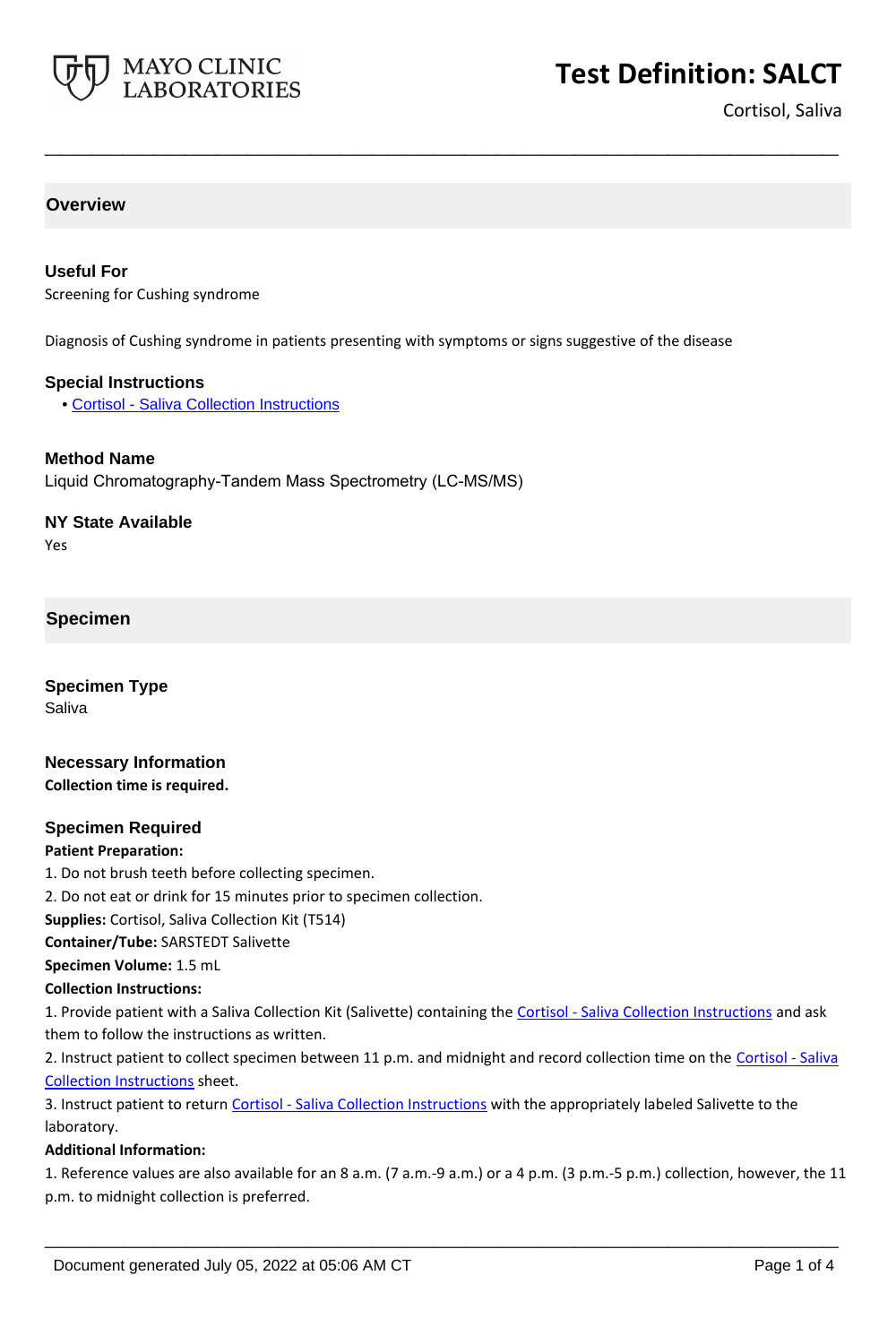

2. If multiple specimens are collected, submit each vial under a separate order.

#### **Specimen Minimum Volume**

0.6 mL

### **Reject Due To**

All specimens will be evaluated at Mayo Clinic Laboratories for test suitability.

#### **Specimen Stability Information**

| <b>Specimen Type</b> | <b>Temperature</b>       | <b>Time</b> | <b>Special Container</b> |
|----------------------|--------------------------|-------------|--------------------------|
| Saliva               | Refrigerated (preferred) | 28 days     |                          |
|                      | Frozen                   | 60 days     |                          |
|                      | Ambient                  | 28 days     |                          |

**\_\_\_\_\_\_\_\_\_\_\_\_\_\_\_\_\_\_\_\_\_\_\_\_\_\_\_\_\_\_\_\_\_\_\_\_\_\_\_\_\_\_\_\_\_\_\_\_\_\_\_**

## **Clinical & Interpretive**

## **Clinical Information**

Cortisol levels are regulated by adrenocorticotropic hormone (ACTH), which is synthesized by the pituitary in response to corticotropin-releasing hormone (CRH). Cushing syndrome results from overproduction of glucocorticoids because of either primary adrenal disease (adenoma, carcinoma, or nodular hyperplasia) or an excess of ACTH (from a pituitary tumor or an ectopic source). ACTH-dependent Cushing syndrome due to a pituitary corticotroph adenoma is the most frequently diagnosed subtype; most commonly seen in women in the third through fifth decades of life.

CRH is released in a cyclic fashion by the hypothalamus, resulting in diurnal peaks (elevated in the morning) and nadirs (low in the evening) for plasma ACTH and cortisol levels. The diurnal variation is lost in patients with Cushing syndrome and these patients have elevated levels of evening plasma cortisol. The measurement of late-night salivary cortisol is an effective and convenient screening test for Cushing syndrome.(1) In a recent study from the National Institute of Health, nighttime salivary cortisol measurement was superior to plasma and urine free cortisol assessments in detecting patients with mild Cushing syndrome.(2) The sensitivity of nighttime salivary cortisol measurements remained superior to all other measures. The distinction between Cushing syndrome and pseudo-Cushing states is most difficult in the setting of mild-to-moderate hypercortisolism. Subtle increases in salivary cortisol collected at midnight (cortisol of nadir) appear to be one of the earliest abnormalities in Cushing syndrome.

#### **Reference Values**

7 a.m.-9 a.m.: 100-750 ng/dL 3 p.m.-5 p.m.: <401 ng/dL 11 p.m.-midnight: <100 ng/dL

#### **Interpretation**

Cushing syndrome is characterized by increased salivary cortisol levels, and late-night saliva cortisol measurements may be the optimum test for the diagnosis of Cushing syndrome. It is standard practice to confirm elevated results at least once. This can be done by repeat late-night salivary cortisol measurements, midnight blood sampling for cortisol (CORT / Cortisol, Serum), 24-hour urinary free cortisol collection (CORTU / Cortisol, Free, 24 Hour, Urine), or overnight

**\_\_\_\_\_\_\_\_\_\_\_\_\_\_\_\_\_\_\_\_\_\_\_\_\_\_\_\_\_\_\_\_\_\_\_\_\_\_\_\_\_\_\_\_\_\_\_\_\_\_\_**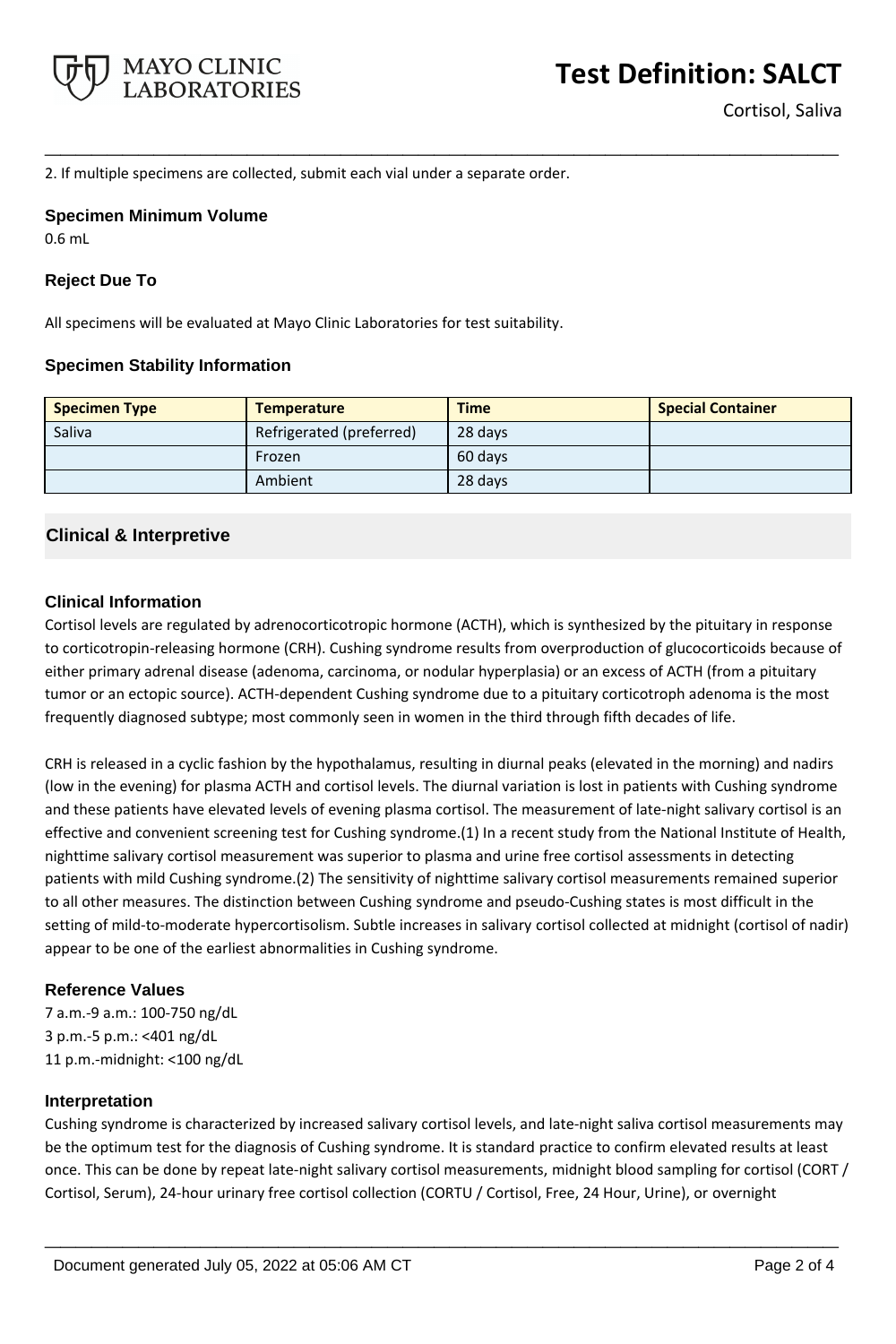

dexamethasone suppression testing. Upon confirmation of the diagnosis, the cause of hypercortisolism, adrenal versus pituitary versus ectopic adrenocorticotropic hormone production, needs to be established. This is typically a complex undertaking, requiring dynamic testing of the pituitary adrenal axis and imaging procedures. Referral to specialized centers or in-depth consultation with experts is strongly recommended.

**\_\_\_\_\_\_\_\_\_\_\_\_\_\_\_\_\_\_\_\_\_\_\_\_\_\_\_\_\_\_\_\_\_\_\_\_\_\_\_\_\_\_\_\_\_\_\_\_\_\_\_**

#### **Cautions**

Acute stress (including hospitalization and surgery), alcoholism, depression, and many drugs (eg, exogenous glucocorticoids, anticonvulsants) can obliterate normal diurnal variation, affect response to suppression/stimulation tests, and cause elevated cortisol levels.

Cortisol levels may be increased in pregnancy and with exogenous estrogens.

Midnight salivary cortisol assay cannot diagnose hypocortisolism or Addison disease because of the limited sensitivity of the assay method.

#### **Supportive Data**

Using this assay, it was determined that late-night salivary cortisol is in the range of 100 ng/mL to 6,000 ng/dL (2.76-166 nmol/L) for clinically confirmed Cushing patients (N=11).

Normal values are based on 36 donors (ages 0-8 years), 46 donors (ages 9-17 years), and 102 donors (age >17 years).

#### **Clinical Reference**

1. Raff H, Raff JL, Findling JW: Late-night salivary cortisol as a screening test for Cushing's syndrome. J Clin Endocrinol Metab 1998;83:2681-2686

2. Papanicolaou DA, Mullen N, Kyrou I, Nieman LK: Nighttime salivary cortisol: a useful test for the diagnosis of Cushing's syndrome. J Clin Endocrinol Metab 2002;87:4515-4521

# **Performance**

#### **Method Description**

Deuterated cortisol (d3-cortisol) is added to 0.1 mL sample as an internal standard. Cortisol and d3-cortisol are extracted from the specimen using online turbulent flow high-performance liquid chromatography (HPLC) and analyzed by liquid chromatography-tandem mass spectrometry (LC-MS/MS) using multiple reaction monitoring in positive mode. The following transitions are used for analysis: Cortisol: 363.3/121.1; d3-cortisol: 366.3/121.1.(Taylor RL, Machacek DA, Singh RJ: Validation of a high-throughput liquid chromatography-tandem mass spectrometry method for urinary cortisol and cortisone. Clin Chem 2002; 48:1511-1519)

**\_\_\_\_\_\_\_\_\_\_\_\_\_\_\_\_\_\_\_\_\_\_\_\_\_\_\_\_\_\_\_\_\_\_\_\_\_\_\_\_\_\_\_\_\_\_\_\_\_\_\_**

#### **PDF Report**

No

**Day(s) Performed** Monday, Wednesday, Friday

#### **Report Available**